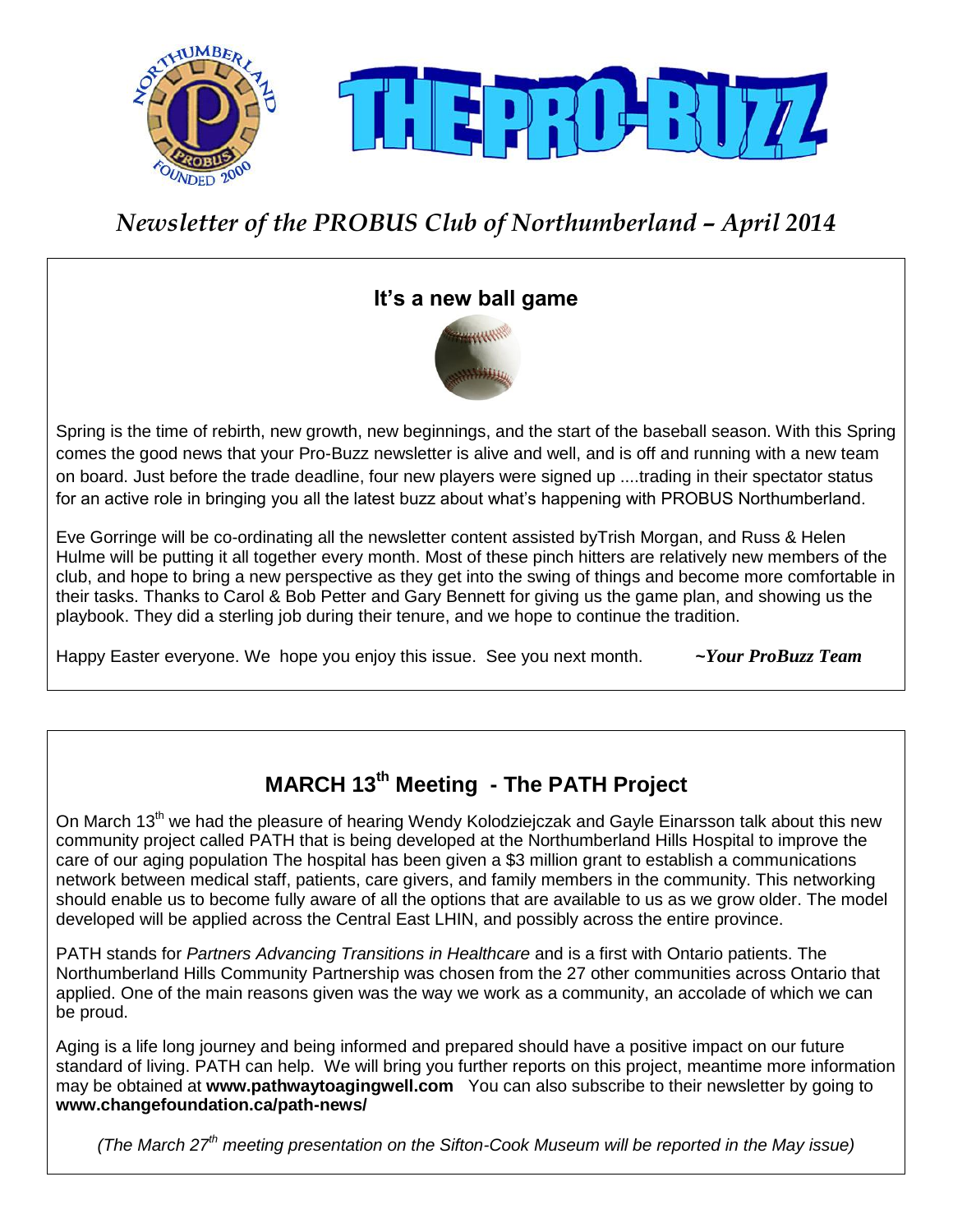### **LUNCH BUNCH**

Visit to the Red Lantern



On March 27, twenty-five hungry Lunch Bunchers descended upon the buffet at the Red Lantern, a local Asian restaurant. Food was plentiful, ranging from noodles to ice cream, and I noticed more than one member's plate kept filling up. The price was right (under \$10) and no one went home hungry.

 *~ Marion Boys*

#### **SINGLES CLUB**



When the Singles Club gathers at The Gables in Brighton on Tuesday, April 15<sup>th</sup> at 12:30, it will be a special event ... we will be celebrating our first year of monthly luncheons. It's been a good year too, of mostly fine dining, visiting with folks we possibly missed at Probus meetings, and greeting new friends. At our first lunch at Marca's there were six present. For the past three months we've had eleven or twelve participants with a new face or two each meeting, to the point where I have to remind everyone to wear name tags.

I try to schedule the week between Probus meetings for our events, with Thursdays and Mondays seeming to be particularly well attended. Of course no one day is right for everyone, restaurants are often closed on Mondays, and this month I found myself running afoul of Good Friday when I had the bright idea of scheduling on a Friday.

My ambition for 2014 : to see some *male* faces at the table. Come on guys! We do individual bills ... honest !

*~ Louise Barraclough*

### **RULES OF CHOCOLATE EASTER EGGS**

If you get melted chocolate all over your hands, you're eating too slowly.

Eat a chocolate Easter egg before each meal. It will take the edge off your appetite and you will eat less, lose weight.

Chocolate covered raisins, cherries, strawberries and orange slices all count as fruit. Eat as much as you like.

If you can't eat all your chocolate, it will keep in the fridge. But if you can't eat all your chocolate, what's wrong with you?

Money talks. Chocolate sings.

A box of chocolate eggs can provide your total daily intake of calories in one go. Isn't that convenient?

Chocolate is a miracle food. 2 lbs of chocolate consumed equals 5 lbs of weight gain.

It's not that chocolates are a substitute for love. Love is a substitute for chocolate. In fact, melting chocolate is better than a passionate kiss, scientists have found. Couples in their late 20s had their heart rates and brains monitored while they first melted chocolate in their mouths and then kissed. Chocolate caused a more intense and longer lasting buzz than kissing, and heart rates doubled.

So there you go. Love doesn't make the world go round. Chocolate does.

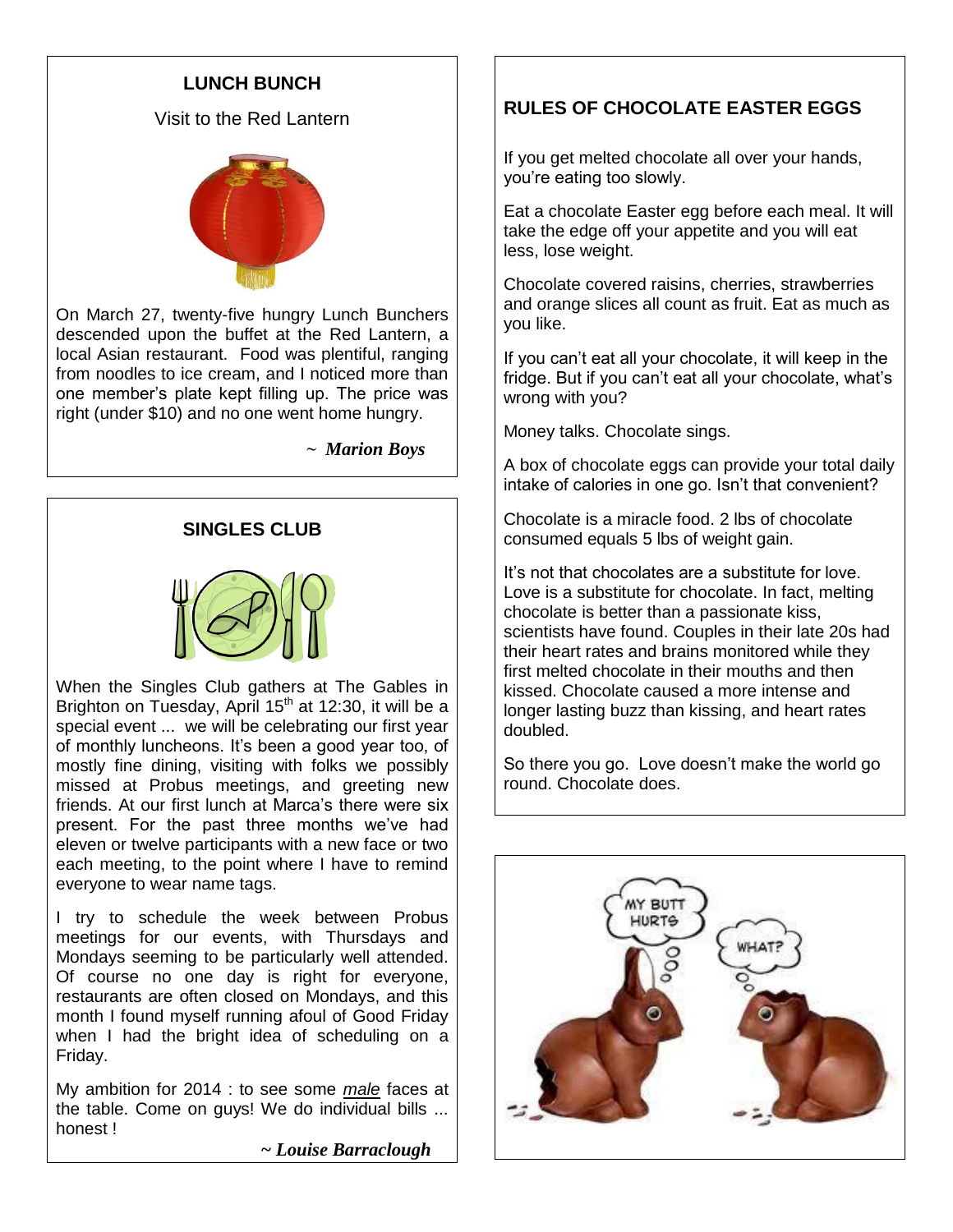## *2014 ANNUAL GOLF TRIP*

 *May 26, 27 and 28 in Orillia*



We'll be playing golf at the Hawk Ridge Golf & Country Club and staying at the Best Western Couchiching Inn. Please make your own reservations by calling 1-888-869-2306.

*Make sure you tell them that you are with the PROBUS Northumberland golf group of Cobourg, so that you get the group rate.*

- Cost is \$279.36 for golfers, and \$194.36 for non-golfers.
- Golfers will play Monday and Tuesday at the Hawk Ridge Golf & Country Club pictured above. This is a top-rated 36-hole course.
- Hotel stay is 2 nights and includes 2 breakfasts and 2 dinners
- There is a shuttle bus to and from Casino Rama hourly from 5:30 pm till midnight. (Contrary to rumour, you do not have to share your winnings.)

*If you are interested in participating in this fun annual event, please sign up now. See Verna & Marie at the front desk.*

 *~Verna Templer*

#### **NEED A RIDE?**

If you need a ride to a meeting or event, please call Brian or Doreen Scott at (905) 377-0103 and they will arrange to have you picked up and returned home.

## **1960 HITS**



These 1960 hits have been named for us, and we don't know if we should laugh or cry. Some of the artists from the 60s are revising their hits with new lyrics to accommodate those of us who can still remember doing the Limbo as if it were yesterday. And here they are:

**Bobby Darin** - "Splish splash I was having a flash"

**Herman's Hermits** – "Mrs. Brown you've got a lovely walker"

**Ringo Starr** –"I get by with a little help from Depends"

**The Bee Gees** "How can you mend a broken hip?"

**Roberta Flack** "The first time ever I forgot your face"

**Paul Simon** "Fifty ways to lose your liver"

**The Commodores** "Once, twice, three times to the bathroom"

**Procol Harem** "A whiter shade of hair"

**ABBA** " Denture Queen"

**Tony Orlando** "Knock three times on the ceiling (if you hear me fall)

**Helen Reddy** "I am woman, hear me snore"

**Willie Nelson** "On the commode again"

Just remember, every day may not be good, but there is something good in every day !

#### **Billy Buzzbee wants to know**



**Q -** Why was everyone so tired on April 1st?

**A -** They had just come through a 31 day March.